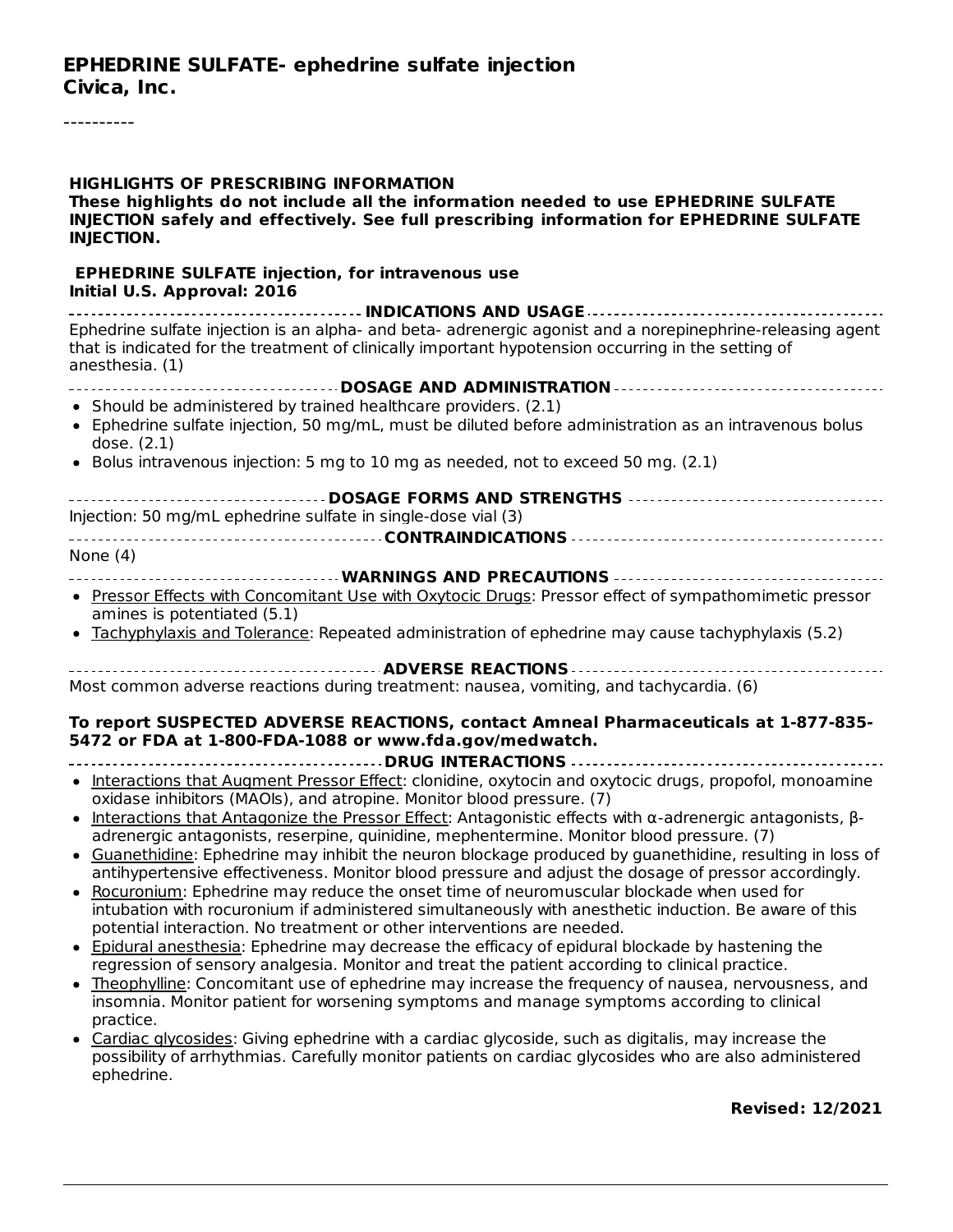## **FULL PRESCRIBING INFORMATION: CONTENTS\***

#### **1 INDICATIONS AND USAGE**

#### **2 DOSAGE AND ADMINISTRATION**

2.1 General Dosage and Administration Instructions

2.2 Dosing for the Treatment of Clinically Important Hypotension in the Setting of Anesthesia

2.3 Prepare a 5 mg/mL Solution for Bolus Intravenous Administration

#### **3 DOSAGE FORMS AND STRENGTHS**

#### **4 CONTRAINDICATIONS**

#### **5 WARNINGS AND PRECAUTIONS**

- 5.1 Pressor Effect with Concomitant Oxytocic Drugs
- 5.2 Tolerance and Tachyphylaxis
- 5.3 Risk of Hypertension When Used Prophylactically

#### **6 ADVERSE REACTIONS**

#### **7 DRUG INTERACTIONS**

## **8 USE IN SPECIFIC POPULATIONS**

- 8.1 Pregnancy
- 8.2 Lactation
- 8.4 Pediatric Use
- 8.5 Geriatric Use
- 8.6 Renal Impairment

#### **10 OVERDOSAGE**

#### **11 DESCRIPTION**

## **12 CLINICAL PHARMACOLOGY**

- 12.1 Mechanism of Action
- 12.2 Pharmacodynamics
- 12.3 Pharmacokinetics

#### **13 NONCLINICAL TOXICOLOGY**

13.1 Carcinogenesis, Mutagenesis, Impairment of Fertility

#### **14 CLINICAL STUDIES**

#### **16 HOW SUPPLIED/STORAGE AND HANDLING**

 $\ast$  Sections or subsections omitted from the full prescribing information are not listed.

## **FULL PRESCRIBING INFORMATION**

#### **1 INDICATIONS AND USAGE**

Ephedrine sulfate injection is indicated for the treatment of clinically important hypotension occurring in the setting of anesthesia.

## **2 DOSAGE AND ADMINISTRATION**

# **2.1 General Dosage and Administration Instructions**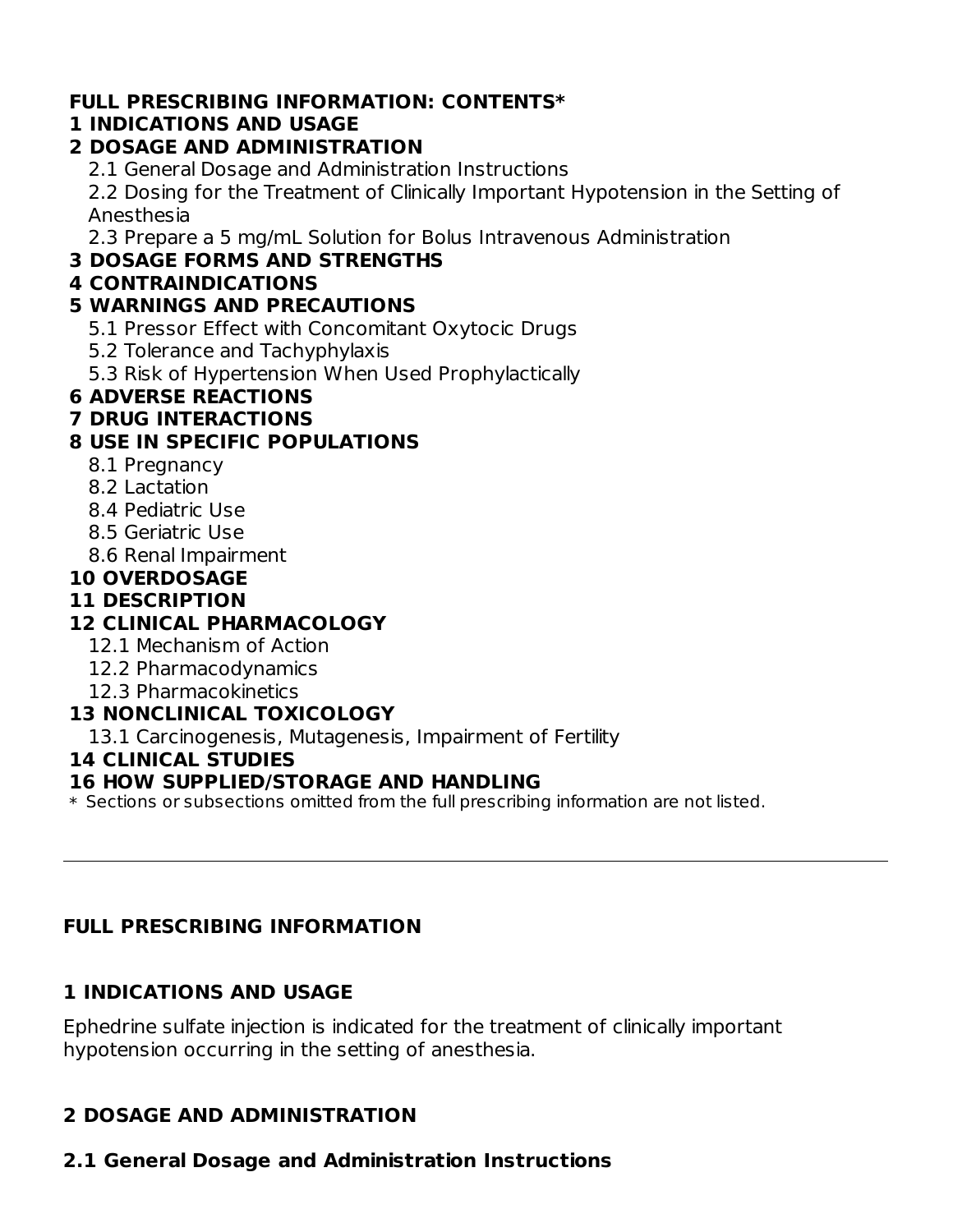Ephedrine sulfate injection must be diluted before administration as an intravenous bolus to achieve the desired concentration. Dilute with normal saline or 5% dextrose in water.

Inspect parenteral drug products visually for particulate matter and discoloration prior to administration, whenever solution and container permit. Discard unused portion.

#### **2.2 Dosing for the Treatment of Clinically Important Hypotension in the Setting of Anesthesia**

Ephedrine sulfate injection should be administered by trained healthcare providers.

The recommended dosages for the treatment of clinically important hypotension in the setting of anesthesia is an initial dose of 5 mg to 10 mg administered by intravenous bolus. Administer additional boluses as needed, not to exceed a total dosage of 50 mg.

Adjust dosage according to the blood pressure goal (i.e., titrate to effect).

## **2.3 Prepare a 5 mg/mL Solution for Bolus Intravenous Administration**

For bolus intravenous administration, prepare a solution containing a final concentration of 5 mg/mL of ephedrine sulfate injection:

- Withdraw 50 mg (1 mL of 50 mg/mL) of ephedrine sulfate injection and dilute with 9 mL of 5% Dextrose Injection or 0.9% Sodium Chloride Injection.
- Withdraw an appropriate dose of the 5 mg/mL solution prior to bolus intravenous administration.

## **3 DOSAGE FORMS AND STRENGTHS**

Ephedrine sulfate injection, USP is a clear, colorless sterile solution and a single-dose 1 mL vial that contains 50 mg/mL ephedrine sulfate USP, equivalent to 38 mg ephedrine base.

## **4 CONTRAINDICATIONS**

None

## **5 WARNINGS AND PRECAUTIONS**

## **5.1 Pressor Effect with Concomitant Oxytocic Drugs**

Serious postpartum hypertension has been described in patients who received both a vasopressor (i.e., methoxamine, phenylephrine, ephedrine) and an oxytocic (i.e., methylergonovine, ergonovine) [see Drug Interactions (7)]. Some of these patients experienced a stroke. Carefully monitor the blood pressure of individuals who have received both ephedrine and an oxytocic.

## **5.2 Tolerance and Tachyphylaxis**

Data indicate that repeated administration of ephedrine can result in tachyphylaxis. Clinicians treating anesthesia-induced hypotension with ephedrine sulfate injection should be aware of the possibility of tachyphylaxis and should be prepared with an alternative pressor to mitigate unacceptable responsiveness.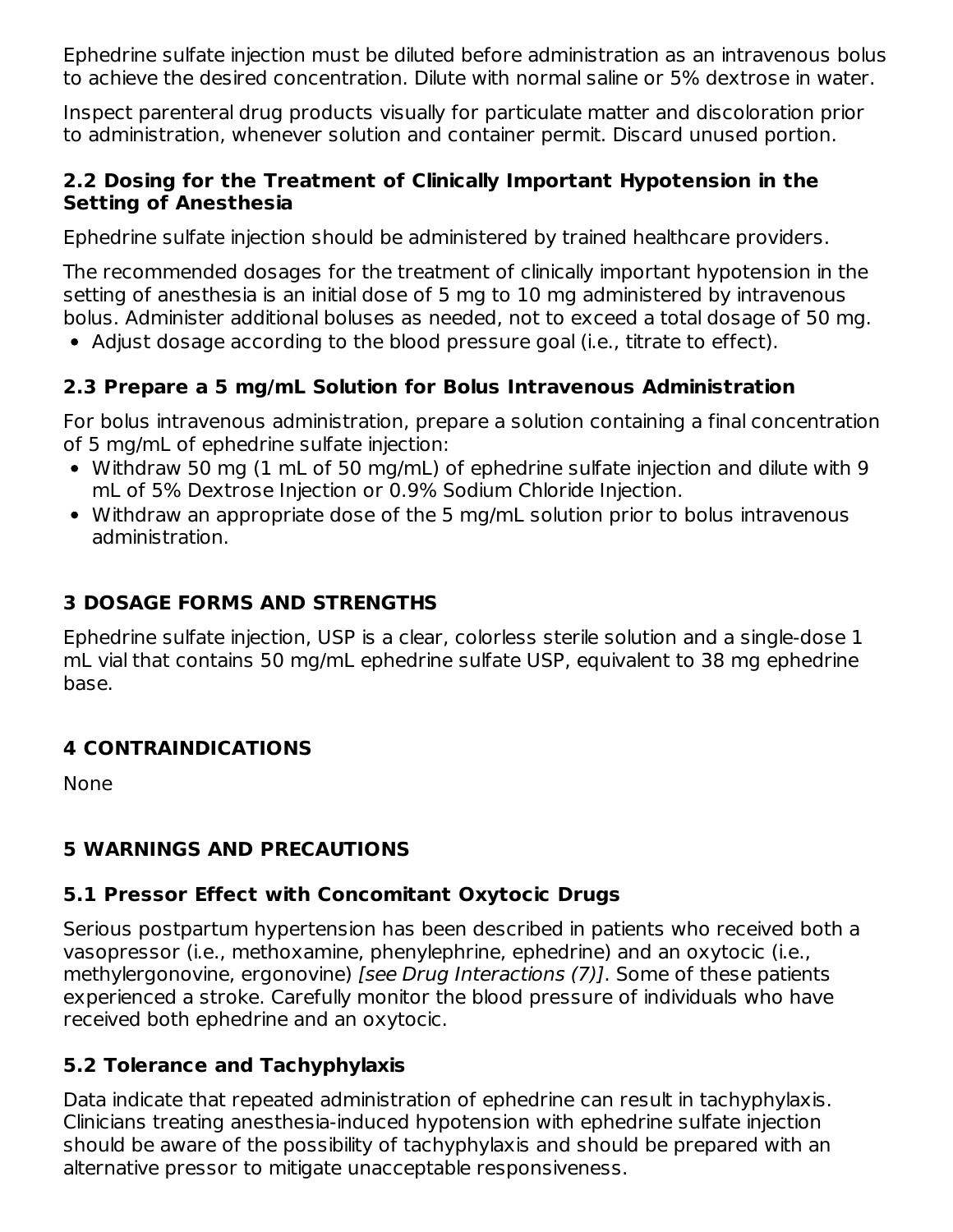## **5.3 Risk of Hypertension When Used Prophylactically**

When used to prevent hypotension, ephedrine has been associated with an increased incidence of hypertension compared with when ephedrine is used to treat hypotension.

## **6 ADVERSE REACTIONS**

The following adverse reactions associated with the use of ephedrine sulfate were identified in the literature. Because these reactions are reported voluntarily from a population of uncertain size, it is not always possible to estimate their frequency reliably or to establish a causal relationship to drug exposure.

Gastrointestinal disorders: Nausea, vomiting

Cardiac disorders: Tachycardia, palpitations (thumping heart), reactive hypertension, bradycardia, ventricular ectopics, R-R variability

Nervous system disorders: Dizziness

Psychiatric disorders: Restlessness

## **7 DRUG INTERACTIONS**

| Interactions that Augment the Pressor Effect                        |                                                                                                                                                                                                                                                                |  |  |  |  |  |
|---------------------------------------------------------------------|----------------------------------------------------------------------------------------------------------------------------------------------------------------------------------------------------------------------------------------------------------------|--|--|--|--|--|
| Oxytocin and oxytocic drugs                                         |                                                                                                                                                                                                                                                                |  |  |  |  |  |
| Clinical Impact:                                                    | Serious postpartum hypertension has been<br>described in patients who received both a<br>vasopressor (i.e., methoxamine, phenylephrine,<br>ephedrine) and an oxytocic (i.e., methylergonovine,<br>ergonovine). Some of these patients experienced a<br>stroke. |  |  |  |  |  |
| Intervention:                                                       | Carefully monitor the blood pressure of individuals<br>who have received both ephedrine and an oxytocic.                                                                                                                                                       |  |  |  |  |  |
| Clonidine, propofol, monoamine oxidase inhibitors (MAOIs), atropine |                                                                                                                                                                                                                                                                |  |  |  |  |  |
| Clinical Impact:                                                    | These drugs augment the pressor effect of<br>ephedrine.                                                                                                                                                                                                        |  |  |  |  |  |
| Intervention:                                                       | Carefully monitor the blood pressure of individuals<br>who have received both ephedrine and any of these<br>drugs.                                                                                                                                             |  |  |  |  |  |
| Interactions that Antagonize the Pressor Effect                     |                                                                                                                                                                                                                                                                |  |  |  |  |  |
| Clinical Impact:                                                    | These drugs antagonize the pressor effect of<br>ephedrine.                                                                                                                                                                                                     |  |  |  |  |  |
| Intervention:                                                       | Carefully monitor the blood pressure of individuals<br>who have received both ephedrine and any of these<br>drugs.                                                                                                                                             |  |  |  |  |  |
| Examples:                                                           | $\alpha$ -adrenergic antagonists, $\beta$ -adrenergic receptor<br>antagonists, reserpine, quinidine, mephentermine                                                                                                                                             |  |  |  |  |  |
| <b>Other Drug Interactions</b>                                      |                                                                                                                                                                                                                                                                |  |  |  |  |  |
| Guanethidine                                                        |                                                                                                                                                                                                                                                                |  |  |  |  |  |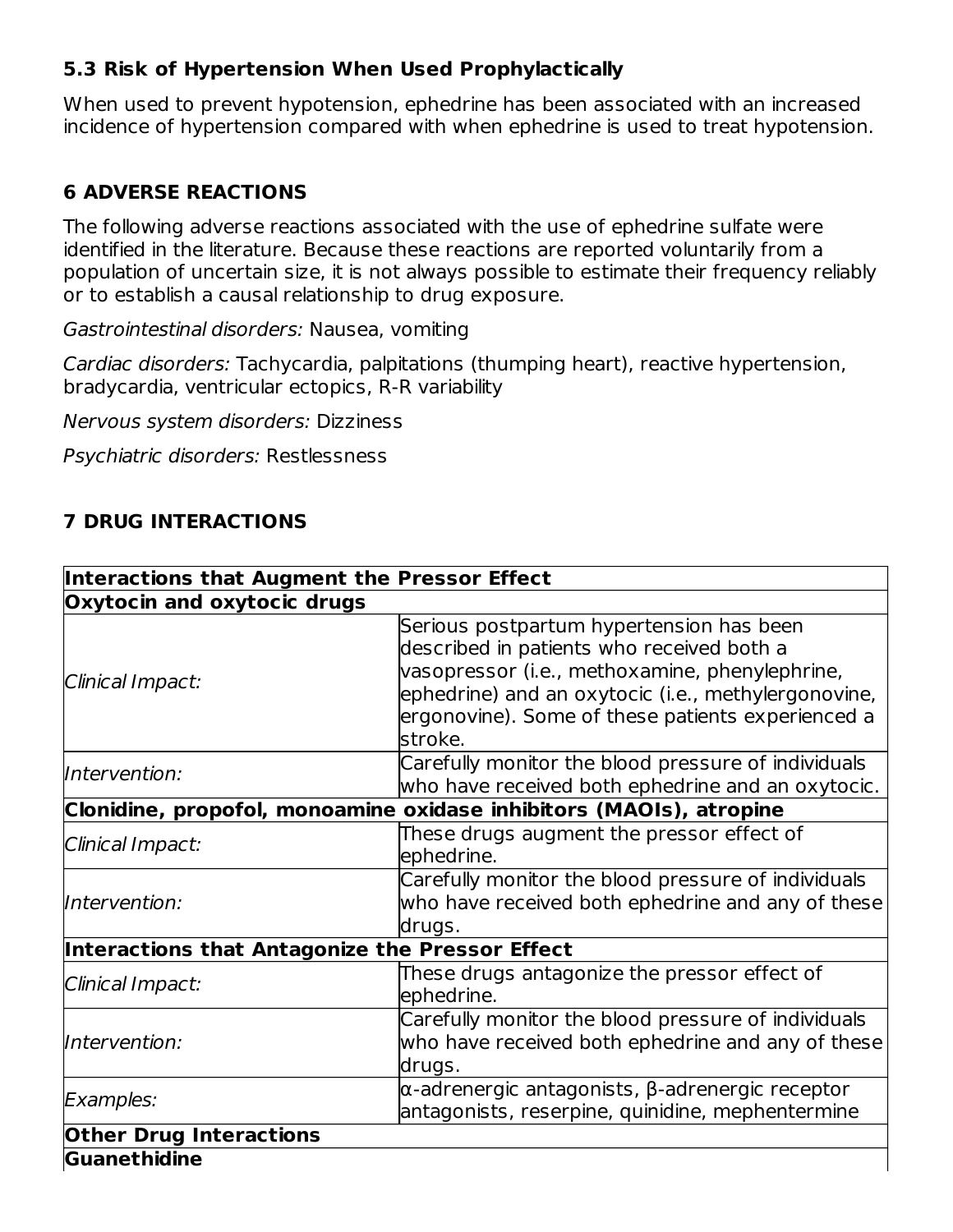|                            | Ephedrine may inhibit the neuron blockage               |  |  |  |  |
|----------------------------|---------------------------------------------------------|--|--|--|--|
| Clinical Impact:           | produced by guanethidine, resulting in loss of          |  |  |  |  |
|                            | antihypertensive effectiveness.                         |  |  |  |  |
|                            | Clinician should monitor patient for blood pressor      |  |  |  |  |
| Intervention:              | response and adjust the dosage or choice of             |  |  |  |  |
|                            | pressor accordingly.                                    |  |  |  |  |
| <b>Rocuronium</b>          |                                                         |  |  |  |  |
|                            | Ephedrine may reduce the onset time of                  |  |  |  |  |
| Clinical Impact:           | neuromuscular blockade when used for intubation         |  |  |  |  |
|                            | with rocuronium if administered simultaneously with     |  |  |  |  |
|                            | anesthetic induction.                                   |  |  |  |  |
| Intervention:              | Be aware of this potential interaction. No treatment    |  |  |  |  |
|                            | or other interventions are needed.                      |  |  |  |  |
| <b>Epidural anesthesia</b> |                                                         |  |  |  |  |
|                            | Ephedrine may decrease the efficacy of epidural         |  |  |  |  |
| Clinical Impact:           | blockade by hastening the regression of sensory         |  |  |  |  |
|                            | analgesia.                                              |  |  |  |  |
| Intervention:              | Monitor and treat the patient according to clinical     |  |  |  |  |
|                            | practice.                                               |  |  |  |  |
| <b>Theophylline</b>        |                                                         |  |  |  |  |
|                            | Concomitant use of ephedrine may increase the           |  |  |  |  |
| Clinical Impact:           | frequency of nausea, nervousness, and insomnia.         |  |  |  |  |
| Intervention:              | Monitor patient for worsening symptoms and              |  |  |  |  |
|                            | manage symptoms according to clinical practice.         |  |  |  |  |
| <b>Cardiac glycosides</b>  |                                                         |  |  |  |  |
| Clinical Impact:           | Giving ephedrine with a cardiac glycoside, such as      |  |  |  |  |
|                            | digitalis, may increase the possibility of arrhythmias. |  |  |  |  |
| Intervention:              | Carefully monitor patients on cardiac glycosides        |  |  |  |  |
|                            | who are also administered ephedrine.                    |  |  |  |  |

## **8 USE IN SPECIFIC POPULATIONS**

## **8.1 Pregnancy**

#### Risk Summary

Available data from randomized studies, case series, and reports of ephedrine sulfate use in pregnant women have not identified a drug-associated risk of major birth defects, miscarriage, or adverse maternal or fetal outcomes. However, there are clinical considerations due to underlying conditions (see Clinical Considerations). In animal reproduction studies, decreased fetal survival and fetal body weights were observed in the presence of maternal toxicity after normotensive pregnant rats were administered 60 mg/kg intravenous ephedrine sulfate (12 times the maximum recommended human dose (MRHD) of 50 mg/day). No malformations or embryofetal adverse effects were observed when pregnant rats or rabbits were treated with intravenous bolus doses of ephedrine sulfate during organogenesis at doses 1.9 and 7.7 times the MRHD, respectively [See data].

The estimated background risk of major birth defects and miscarriage for the indicated population are unknown. All pregnancies have a background risk of birth defect, loss, or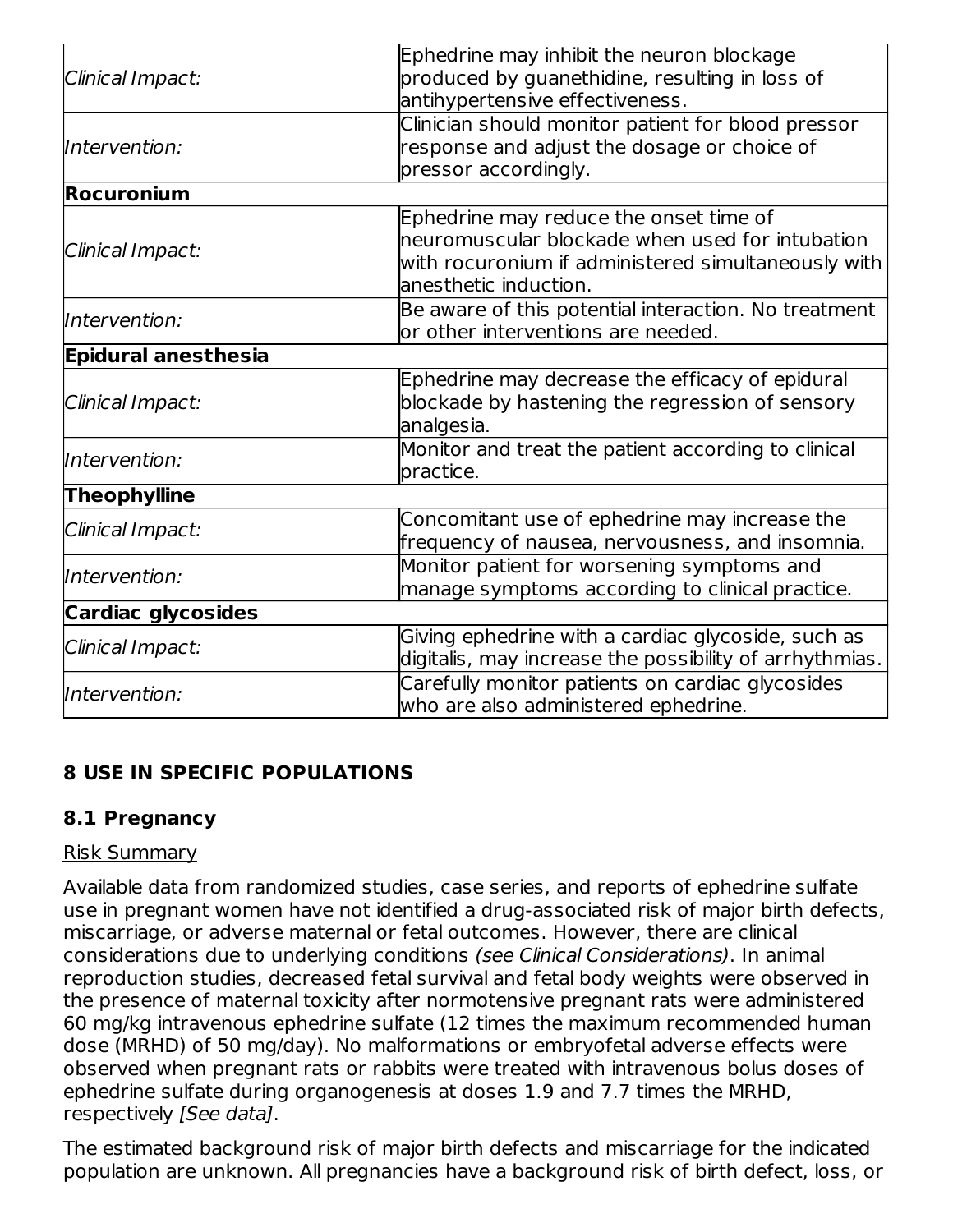other adverse outcomes. In the U.S. general population, the estimated background risk of major birth defects and miscarriage in clinically recognized pregnancies is 2% to 4% and 15% to 20%, respectively.

#### Clinical Considerations

## Disease-associated maternal and/or embryofetal risk

Untreated hypotension associated with spinal anesthesia for cesarean section is associated with an increase in maternal nausea and vomiting. A decrease in uterine blood flow due to maternal hypotension may result in fetal bradycardia and acidosis.

## Fetal/Neonatal Adverse Reactions

Cases of potential metabolic acidosis in newborns at delivery with maternal ephedrine exposure have been reported in the literature. These reports describe umbilical artery pH of ≤7.2 at the time of delivery *[see Clinical Pharmacology 12.3]*. Monitoring of the newborn for signs and symptoms of metabolic acidosis may be required. Monitoring of infant's acid-base status is warranted to ensure that an episode of acidosis is acute and reversible.

Data

#### Animal Data

Decreased fetal body weights were observed when pregnant rats were administered intravenous bolus doses of 60 mg/kg ephedrine sulfate (12 times the maximum recommended human dose (MRHD) of 50 mg based on body surface area) from Gestation Day 6 to 17. This dose was associated with evidence of maternal toxicity (decreased body weight of dams and abnormal head movements). No malformations or fetal deaths were noted at this dose. No effects on fetal body weight were noted at 10 mg/kg (1.9 times the MRHD of 50 mg).

No evidence of malformations or embryo-fetal toxicity were noted in pregnant rabbits administered intravenous bolus doses up to 20 mg/kg ephedrine sulfate (7.7 times the maximum recommended human dose (MRHD) of 50 mg based on body surface area) from Gestation Day 6 to 20. This dose was associated with expected pharmacological maternal effects (increased respiration rate, dilated pupils, piloerection).

Decreased fetal survival and body weights in the presence of maternal toxicity (increased mortality) were noted when pregnant dams were administered intravenous bolus doses of 60 mg/kg epinephrine sulfate (approximately 12 times the MRHD based on body surface area) from GD 6 through Lactation Day 20. No adverse effects were noted at 10 mg/kg (1.9 times the MRHD).

## **8.2 Lactation**

## Risk Summary

A single published case report indicates that ephedrine is present in human milk. However, no information is available on the effects of the drug on the breastfed infant or the effects of the drug on milk production. The developmental and health benefits of breastfeeding should be considered along with the mother's clinical need for ephedrine sulfate injection and any potential adverse effects on the breastfed child from ephedrine sulfate injection or from the underlying maternal condition.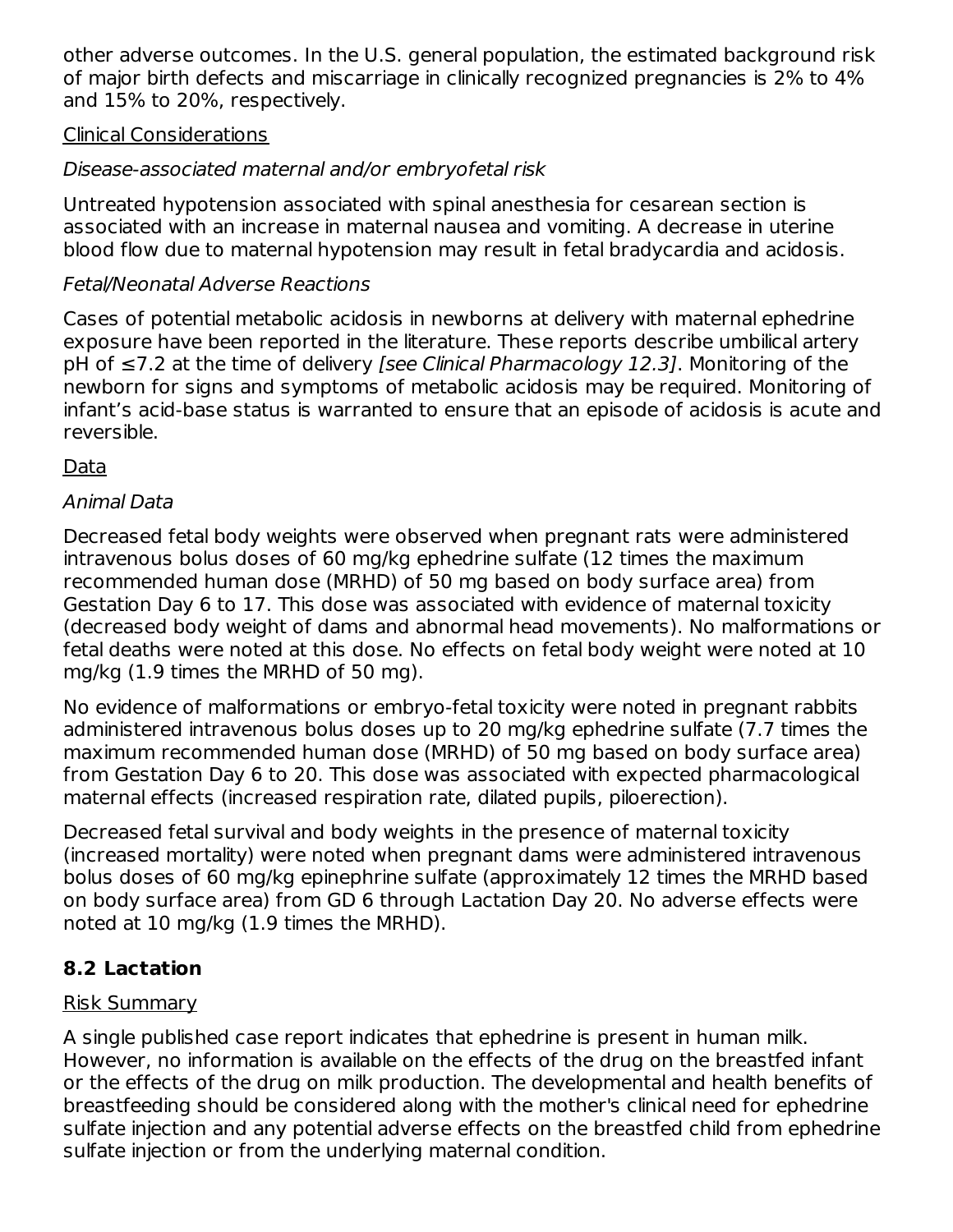## **8.4 Pediatric Use**

The safety and effectiveness of ephedrine sulfate in pediatric patients have not been established.

#### Animal Toxicity Data

In a study in which juvenile rats were administered intravenous bolus doses of 2, 10, or 60 mg/kg ephedrine sulfate daily from Postnatal Day 35 to 56, an increased incidence of mortality was noted at the high dose of 60 mg/kg. The no-adverse-effect level was 10 mg/kg (approximately 1.9 times a maximum daily dose of 50 mg in a 60 kg person based on body surface area).

## **8.5 Geriatric Use**

Clinical studies of ephedrine did not include sufficient numbers of subjects aged 65 and over to determine whether they respond differently from younger subjects. Other reported clinical experience has not identified differences in responses between the elderly and younger patients. In general, dose selection for an elderly patient should be cautious, usually starting at the low end of the dosing range, reflecting the greater frequency of decreased hepatic, renal, or cardiac function, and of concomitant disease or other drug therapy. This drug is known to be substantially excreted by the kidney, and the risk of adverse reactions to this drug may be greater in patients with impaired renal function. Because elderly patients are more likely to have decreased renal function, care should be taken in dose selection, and it may be useful to monitor renal function.

## **8.6 Renal Impairment**

Ephedrine and its metabolite are excreted in urine. In patients with renal impairment, excretion of ephedrine is likely to be affected with a corresponding increase in elimination half-life, which will lead to slow elimination of ephedrine and consequently prolonged pharmacological effect and potentially adverse reactions. Monitor patients with renal impairment carefully after the initial bolus dose for adverse events.

# **10 OVERDOSAGE**

Overdose of ephedrine can cause a rapid rise in blood pressure. In the case of an overdose, careful monitoring of blood pressure is recommended. If blood pressure continues to rise to an unacceptable level, parenteral antihypertensive agents can be administered at the discretion of the clinician.

## **11 DESCRIPTION**

Ephedrine is an alpha- and beta-adrenergic agonist and a norepinephrine-releasing agent. Ephedrine sulfate injection, USP is a clear, colorless, sterile solution for intravenous injection. It must be diluted before intravenous administration. The chemical name of ephedrine sulfate is (1R,2S)-(-)-2-methylamine-1-phenylpropan-1-ol sulfate, and the molecular weight is 428.5 g/mol. Its molecular formula is  $(\mathsf{C}_{10}\mathsf{H}_{15}\mathsf{NO})_2$ .H $_2$ SO $_4$  and structural formula is depicted below: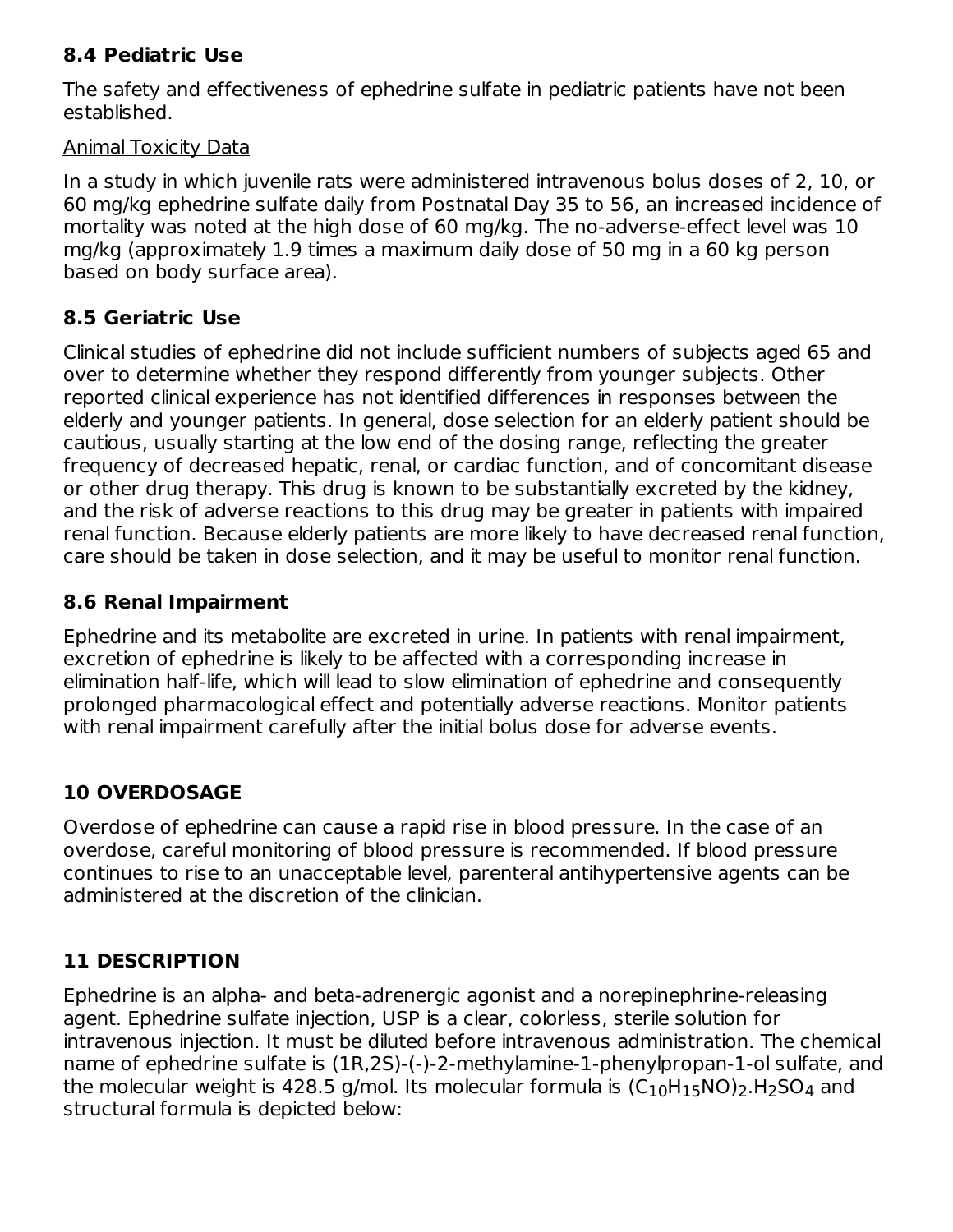

Ephedrine sulfate, USP is a white to off-white powder; it is freely soluble in water and slightly soluble in alcohol. Each mL contains ephedrine sulfate, USP 50 mg (equivalent to 38 mg ephedrine base) in water for injection. The pH is adjusted with sodium hydroxide and/or glacial acetic acid if necessary. The pH range is 4.5 to 7.0.

## **12 CLINICAL PHARMACOLOGY**

## **12.1 Mechanism of Action**

Ephedrine sulfate is a sympathomimetic amine that directly acts as an agonist at α- and ß-adrenergic receptors and indirectly causes the release of norepinephrine from sympathetic neurons. Pressor effects by direct alpha- and beta-adrenergic receptor activation are mediated by increases in arterial pressures, cardiac output, and peripheral resistance. Indirect adrenergic stimulation is caused by norepinephrine release from sympathetic nerves.

## **12.2 Pharmacodynamics**

Ephedrine stimulates heart rate and cardiac output and variably increases peripheral resistance; as a result, ephedrine usually increases blood pressure. Stimulation of the αadrenergic receptors of smooth muscle cells in the bladder base may increase the resistance to the outflow of urine. Activation of ß-adrenergic receptors in the lungs promotes bronchodilation.

The overall cardiovascular effect from ephedrine is the result of a balance among  $\alpha$ -1 adrenoceptor-mediated vasoconstriction, ß-2 adrenoceptor-mediated vasoconstriction, and ß-2 adrenoceptor-mediated vasodilatation. Stimulation of the ß-1 adrenoceptors results in positive inotrope and chronotrope action. Tachyphylaxis to the pressor effects of ephedrine may occur with repeated administration [see Warnings and Precautions (5.2)].

## **12.3 Pharmacokinetics**

Publications studying pharmacokinetics of oral administration of (-)-ephedrine support that (-)-ephedrine is metabolized into norephedrine. However, the metabolism pathway is unknown. Both the parent drug and the metabolite are excreted in urine. Limited data after intravenous administration of ephedrine support similar observations of urinary excretion of drug and metabolite. The plasma elimination half-life of ephedrine following oral administration was about 6 hours.

Ephedrine crosses the placental barrier [see Use in Specific Populations (8.1)].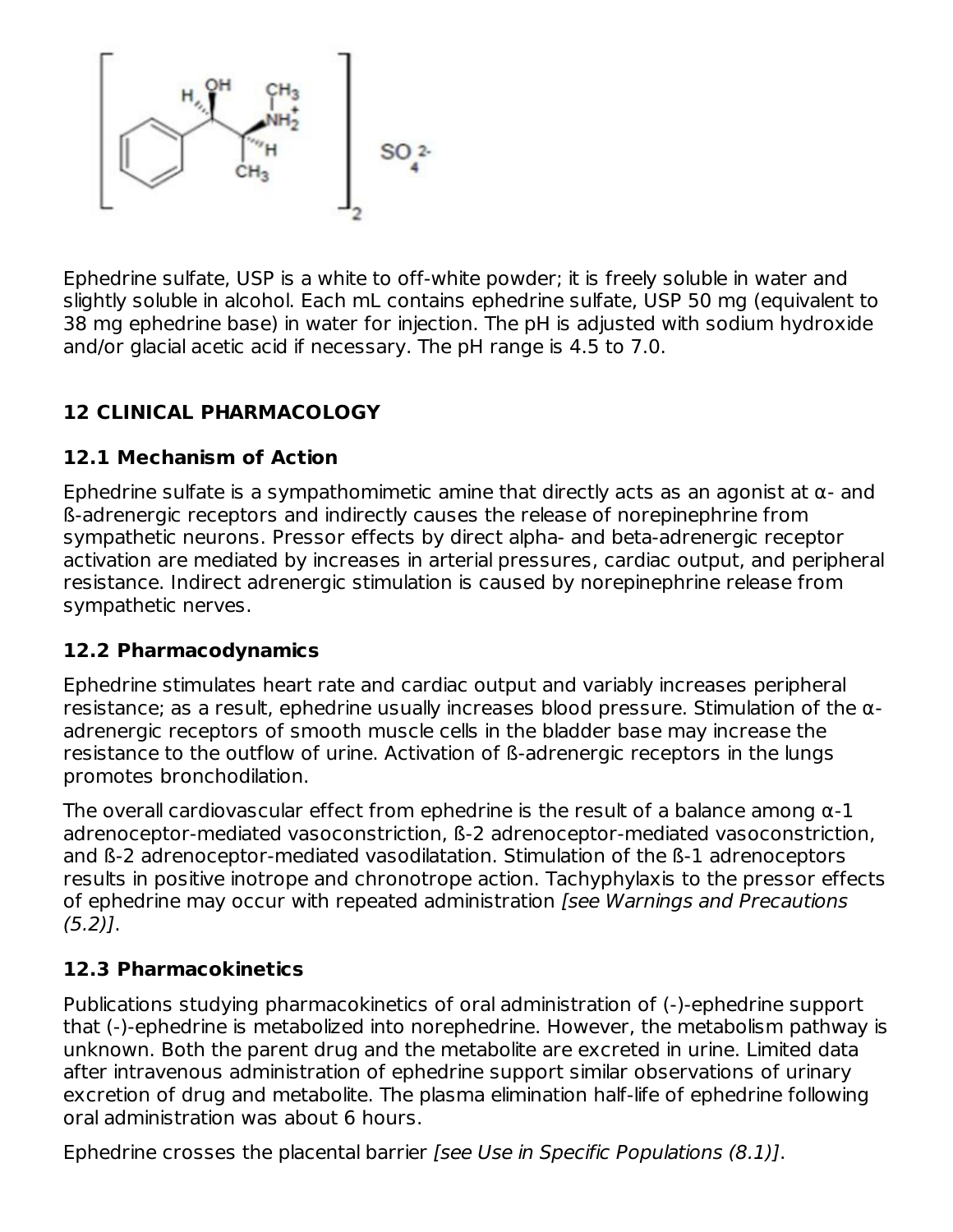## **13 NONCLINICAL TOXICOLOGY**

#### **13.1 Carcinogenesis, Mutagenesis, Impairment of Fertility**

Carcinogenesis: Two-year feeding studies in rats and mice conducted under the National Toxicology Program (NTP) demonstrated no evidence of carcinogenic potential with ephedrine sulfate at doses up to 10 mg/kg/day and 27 mg/kg/day (approximately 2 times and 3 times the maximum human recommended dose on a mg/m<sup>2</sup> basis, respectively).

Mutagenesis: Ephedrine sulfate tested negative in the *in vitro* bacterial reverse mutation assay, the *in vitro* mouse lymphoma assay, the *in vitro* sister chromatid exchange, the *in* vitro chromosomal aberration assay, and the in vivo rat bone marrow micronucleus assay.

Impairment of Fertility: There was no impact on fertility or early embryonic development in a study in which male rats were administered intravenous bolus doses of 0, 2, 10, or 60 mg/kg ephedrine sulfate (up to 12 times the maximum recommended human dose of 50 mg based on body surface area) for 28 days prior to mating and through gestation and females were treated for 14 days prior to mating through Gestation Day 7.

## **14 CLINICAL STUDIES**

The evidence for the efficacy of ephedrine injection is derived from the published literature. Increases in blood pressure following administration of ephedrine were observed in 14 studies, including 9 where ephedrine was used in pregnant women undergoing neuraxial anesthesia during Cesarean delivery, 1 study in non-obstetric surgery under neuraxial anesthesia, and 4 studies in patients undergoing surgery under general anesthesia. Ephedrine has been shown to raise systolic and mean blood pressure when administered as a bolus dose following the development of hypotension during anesthesia.

#### **16 HOW SUPPLIED/STORAGE AND HANDLING**

Ephedrine Sulfate Injection USP, **50 mg/mL** is a clear, colorless sterile solution and supplied in 1 mL single-dose glass vials. Each mL contains 50 mg of ephedrine sulfate USP, equivalent to 38 mg ephedrine base.

It is available as follows:

#### **50 mg/mL (1 mL)**

1 mL Single-dose Vial: NDC 72572-151-01

10 Vials in a Carton: NDC 72572-151-10

Vial stoppers are not manufactured with natural rubber latex.

Store ephedrine sulfate injection USP, 50 mg/mL, at 20° to 25°C (68° to 77°F); excursions permitted between 15° to 30°C (59° to 86°F) [see USP Controlled Room Temperature]. Store in carton until time of use.

For single-dose only. Discard unused portion.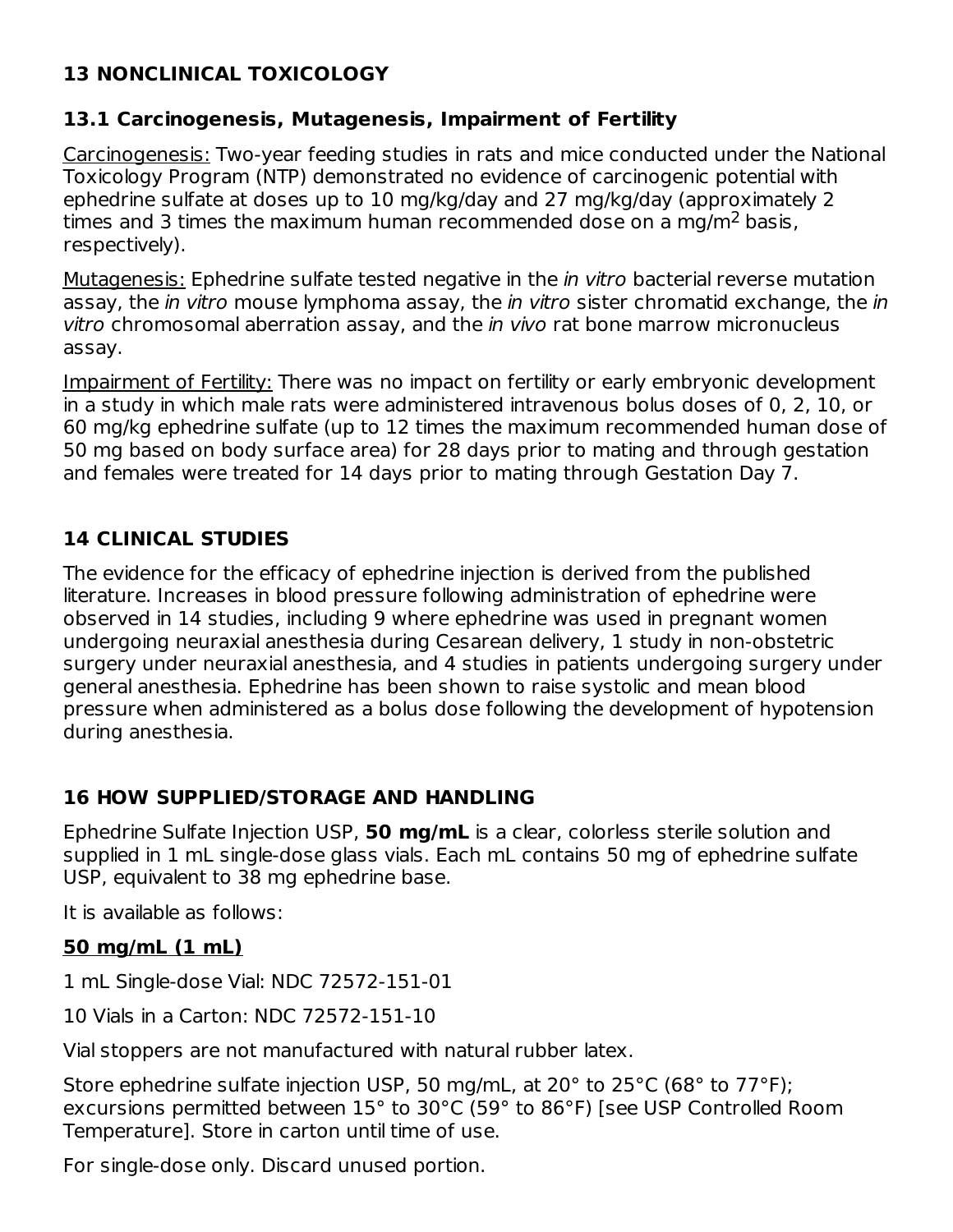Manufactured for: Civica, Inc. Lehi, Utah 84043

Manufactured by: Amneal Pharmaceuticals Pvt. Ltd. Parenteral Unit Ahmedabad 382213, India

Rev. 11-2021-01



## **PRINCIPAL DISPLAY PANEL**

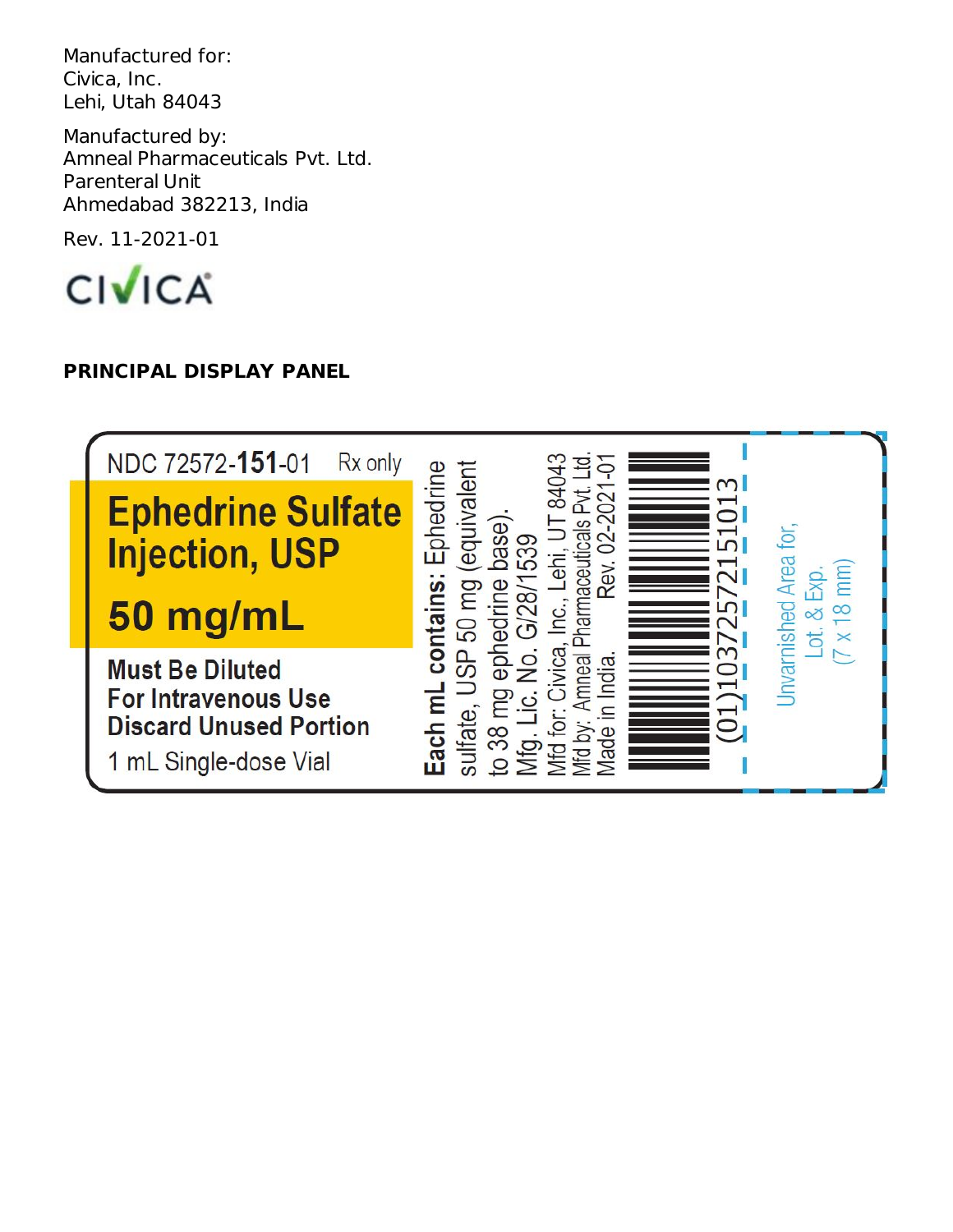

| <b>EPHEDRINE SULFATE</b><br>ephedrine sulfate injection |                                                                                                       |                                            |                           |                                       |                |                                     |
|---------------------------------------------------------|-------------------------------------------------------------------------------------------------------|--------------------------------------------|---------------------------|---------------------------------------|----------------|-------------------------------------|
|                                                         |                                                                                                       |                                            |                           |                                       |                |                                     |
| <b>Product Information</b>                              |                                                                                                       |                                            |                           |                                       |                |                                     |
| <b>Product Type</b>                                     |                                                                                                       | HUMAN PRESCRIPTION DRUG                    | <b>Item Code (Source)</b> |                                       | NDC: 72572-151 |                                     |
| <b>Route of Administration</b>                          |                                                                                                       | <b>INTRAVENOUS</b>                         |                           |                                       |                |                                     |
|                                                         |                                                                                                       |                                            |                           |                                       |                |                                     |
| <b>Active Ingredient/Active Moiety</b>                  |                                                                                                       |                                            |                           |                                       |                |                                     |
|                                                         | <b>Ingredient Name</b>                                                                                |                                            |                           | <b>Basis of Strength</b>              |                | <b>Strength</b>                     |
|                                                         | <b>EPHEDRINE SULFATE (UNII: U6X61U5ZEG) (EPHEDRINE - UNII:GN83C131XS)</b><br><b>EPHEDRINE SULFATE</b> |                                            |                           |                                       | 50 mg in 1 mL  |                                     |
|                                                         |                                                                                                       |                                            |                           |                                       |                |                                     |
| <b>Inactive Ingredients</b>                             |                                                                                                       |                                            |                           |                                       |                |                                     |
| <b>Ingredient Name</b>                                  |                                                                                                       |                                            |                           | <b>Strength</b>                       |                |                                     |
| <b>ACETIC ACID (UNII: Q40Q9N063P)</b>                   |                                                                                                       |                                            |                           |                                       |                |                                     |
| <b>SODIUM HYDROXIDE (UNII: 55X04QC32I)</b>              |                                                                                                       |                                            |                           |                                       |                |                                     |
| <b>WATER (UNII: 059QF0KO0R)</b>                         |                                                                                                       |                                            |                           |                                       |                |                                     |
|                                                         |                                                                                                       |                                            |                           |                                       |                |                                     |
| <b>Packaging</b>                                        |                                                                                                       |                                            |                           |                                       |                |                                     |
| <b>Item Code</b><br>#                                   |                                                                                                       | <b>Package Description</b>                 |                           | <b>Marketing Start</b><br><b>Date</b> |                | <b>Marketing End</b><br><b>Date</b> |
| NDC: 72572-<br>1<br>151-10                              | 1 in 1 CARTON                                                                                         |                                            |                           | 08/23/2021                            |                |                                     |
| NDC: 72572-<br>$\mathbf{1}$<br>151-01                   | <b>Combination Product</b>                                                                            | 1 mL in 1 VIAL, SINGLE-DOSE; Type 0: Not a |                           |                                       |                |                                     |
|                                                         |                                                                                                       |                                            |                           |                                       |                |                                     |